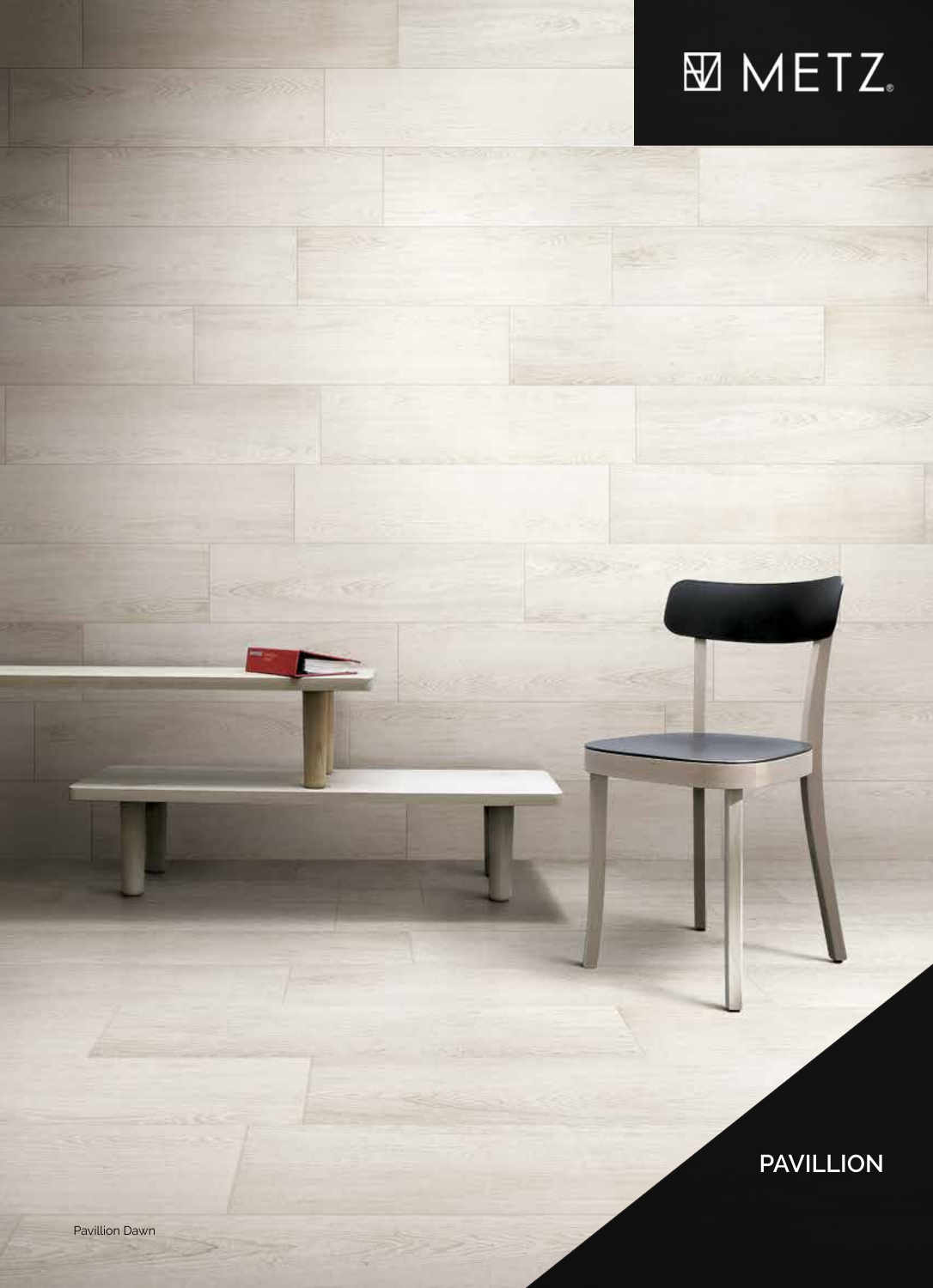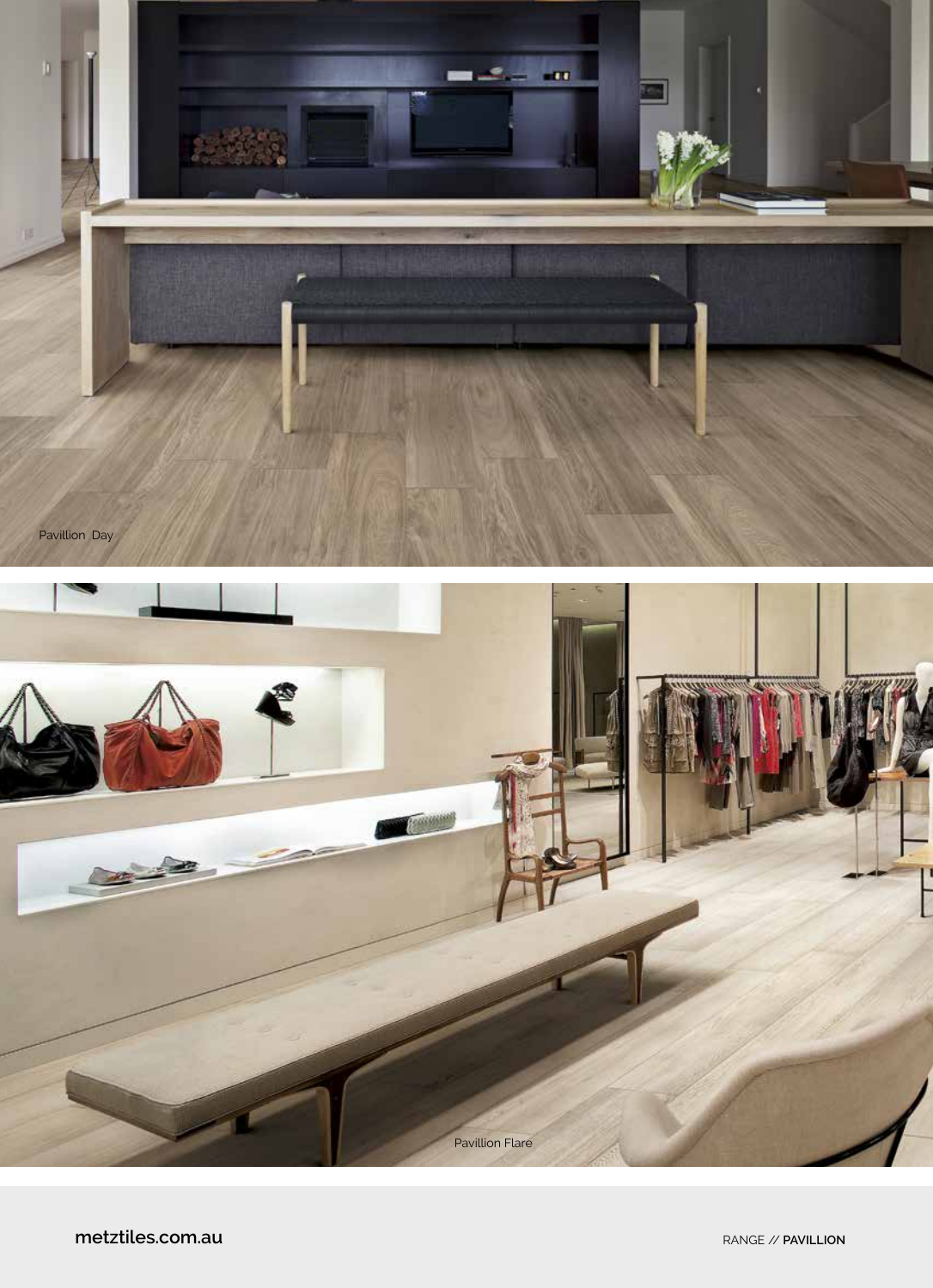

Metz Pavillion offers a highly detailed timber look in 7 shades. The lightest shades have a more subtle graining that gradually increases through to the darker tones. All the enduring technical benefits of a porcelain tile combined with the natural beauty and character of timber.